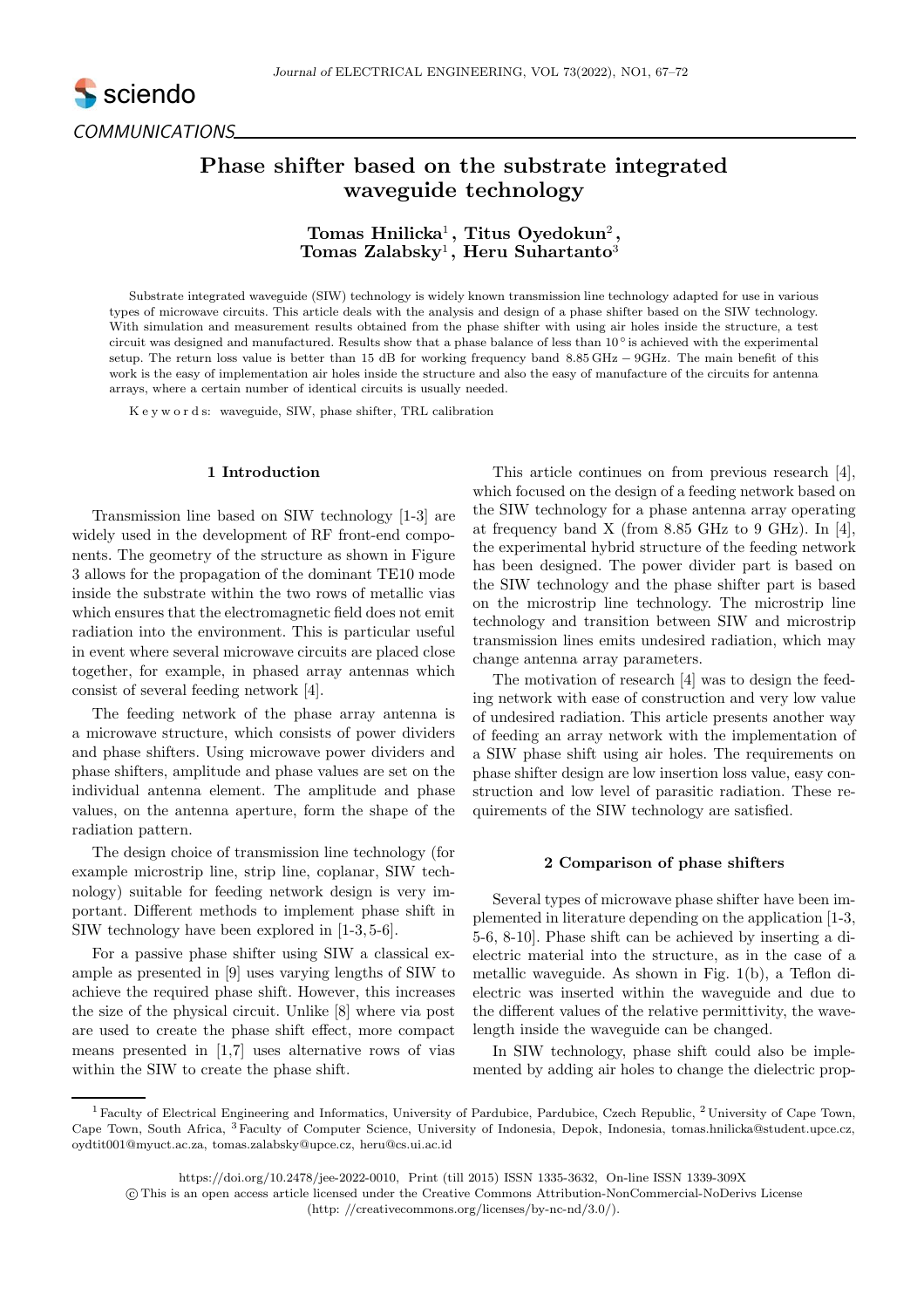

Fig. 1. An example of phase shifters: (a) – microstrip line, (b) – metallic waveguide, and (c) – SIW technology, simulated at 8.925 GHz



Fig. 2. Frequency response of transmission coefficient: metallic waveguide (black), microstrip line (blue), SIW (green)



Fig. 3. The simulation model of the phase shifter based on the SIW technology with an initial density of the array holes

erties of the waveguide. In [11], an example of a phase shifter with air holes has been described.

In this article, three kinds of phase shifters are implemented using a microstrip line, metallic waveguide and SIW technology as shown in Fig. 1, with the results presented in Fig. 2. It can be observed that the metallic waveguide has low losses. Planar structures such as the microstrip line and SIW technology in Fig. 1 are compact, although with loss higher than the metallic waveguide as depicted in Fig. 2. The same dielectric substrate, RO4350B is used for both planar structures with a thickness of 1.524 mm.

The application of the planar structure and the resulting weight of the complete system (eg the full antenna array) must be considered. For the feeding network design of antenna array, the SIW technology was selected. In comparison with the microstrip line structure, the SIW technology does not need to suppress undesired radiation such as waveguide with metallic walls.



Fig. 4. The E-field simulation the phase shifter based on the SIW technology

#### 3 Analysis and design of the phase shifter

The concept of changing the dielectric property inside the planar substrate was adopted. An array of air holes inside the SIW structure was introduces. Figure 3 and Fig. 4 show the model of the SIW phase shifter. The results of the phase shifters simulation with the reference simulation model of waveguide were compared.

The dielectric constant of the air is  $\varepsilon_r = 1$  and the substrate RO4350B has  $\varepsilon_r = 3.48$ , (tan  $\delta = 0.0037$ ).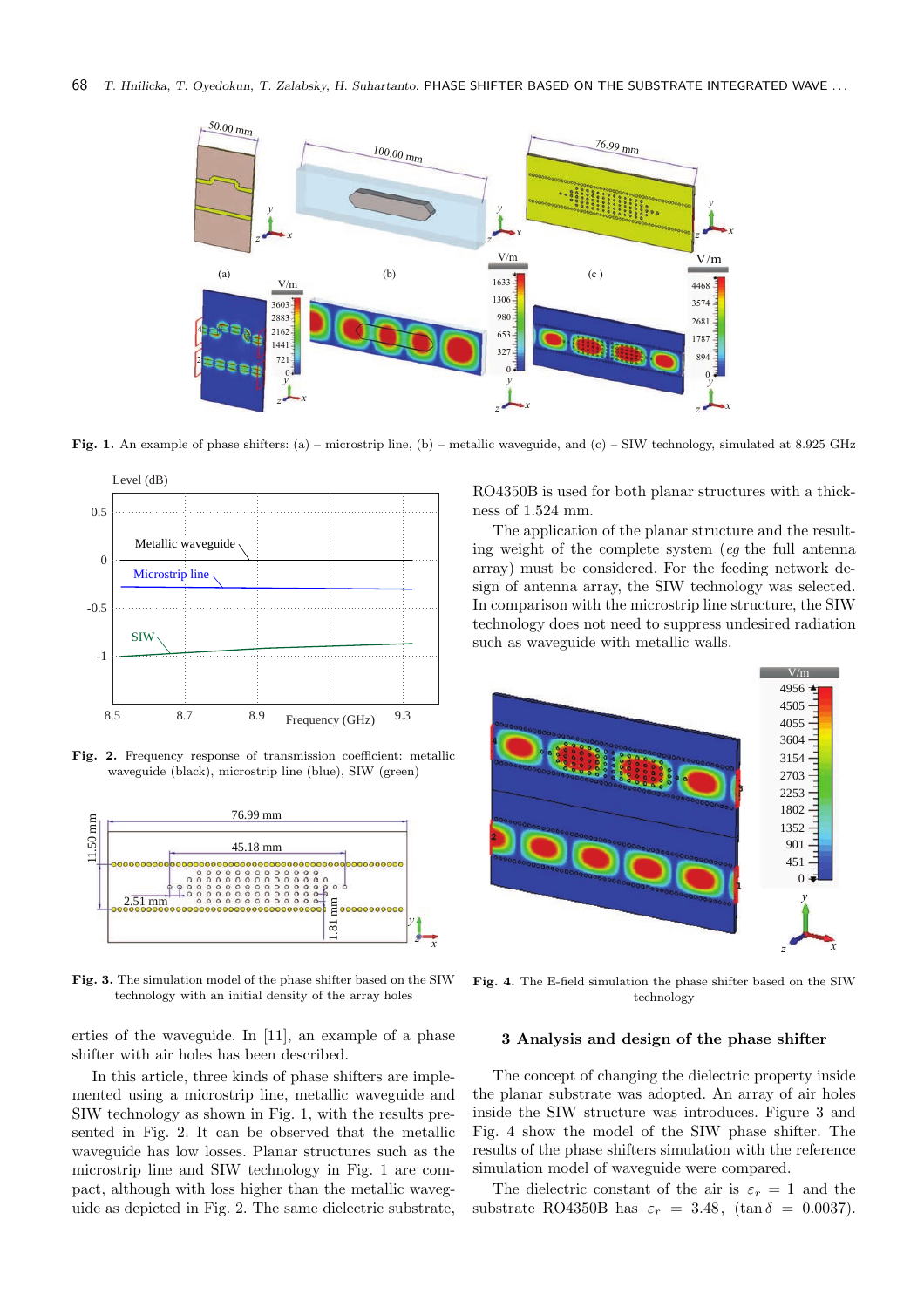

Fig. 5. The simulation model of the phase shifter - layout of the air holes in xy plane



Fig. 6. Simulated frequency response of phase shift for different distance of vias:  $\Delta x = 5.02$  mm (black),  $\Delta x = 2.51$  mm (green), reference (blue)



Fig. 7. Fabricated prototype of the phase shifter (down) and the reference waveguide (up)

The diameter of the metal vias is 1 mm and the distance between vias is 1.51 mm. The width of the waveguide is 11.5 mm for all models. The diameter of the all air holes is 1 mm with the spacing between air holes in the  $x$ axis equal to  $2.51$  mm and in the y-axis equal to  $1.81$ mm. First, the length and the density of the array of air holes were experimentally chosen with respect to the maximum waveguide length. Then, a length of 45.18 mm (x-axis spacing of air holes) was found to correspond to the given phase value. The value of wavelength inside the reference model of waveguide is equal to 32.8 mm. This value was obtained using the value of phase constant ( $\beta =$  $191.71/m$ , that was achieved by using mode analysis in a CST Design studio.

Figure 4 shows the electric field simulation (E-field). The model consisted of the phase shifter and the reference waveguide.

Figure 5 shows the SIW phase shifter with a larger horizontal spacing between the air holes. The value of the distance is increased to 5.02 mm. The distance between the  $y$ -axes remains unchanged.

The results as presented in Fig. 6 shows that the phase change as the distance between the air holes increases. The simulated phases with the phase value of the reference waveguide were compared. The value of the phase difference between the reference model and the model with the distance 5.02 mm between air holes, is equal to 40◦ . With the distance between air holes of 2.51 mm, the phase difference is equal to 88 degrees. With the high density of the air holes inside the SIW, we can expect a higher phase change value. Based on the previous analyzes, the prototype of a 60◦ phase shifter has been made, see Fig. 7. In Fig. 8, comparison of the simulation and measurement results are shown. During the measurement, the TRL calibration [12], see Fig. 13, was applied. The main purpose of using the TRL is to compensate the transition part of the microstrip line to the SIW.

In the working frequency band (8.85 GHz 9 GHz), the reflections coefficient of the phase shifter are less −15 dB. At center frequency of 8.925 GHz, the phase shift between the reference waveguide and phase shifter is equal to 60.3◦ , see Fig. 8.



Fig. 8. Frequency response of phase shift: simulation (solid), measurement (dashed)

#### 4 Design of the test prototype

Figure 9 shows the simulation model of the reference test circuit without phase shifters. The test circuit consists of a Wilkinson power divider and 3-port Hybrid power dividers. The circuit has symmetrical amplitude distribution. In Table 1, the desired amplitude and phase values at the outputs of the test circuit are shown. In [10] the microwave circuits, based on the SIW technology (Wilkinson and 3-port Hybrid divider), were described. The test circuit is the 5-port symmetrical power divider. The 3-port Hybrid power divider, caused a phase change of 90 degrees at the outputs, see Fig. 11. To achieve the desired phase distribution at the output ports according Tab. 1, the phase shifter has been applied, see Fig. 10.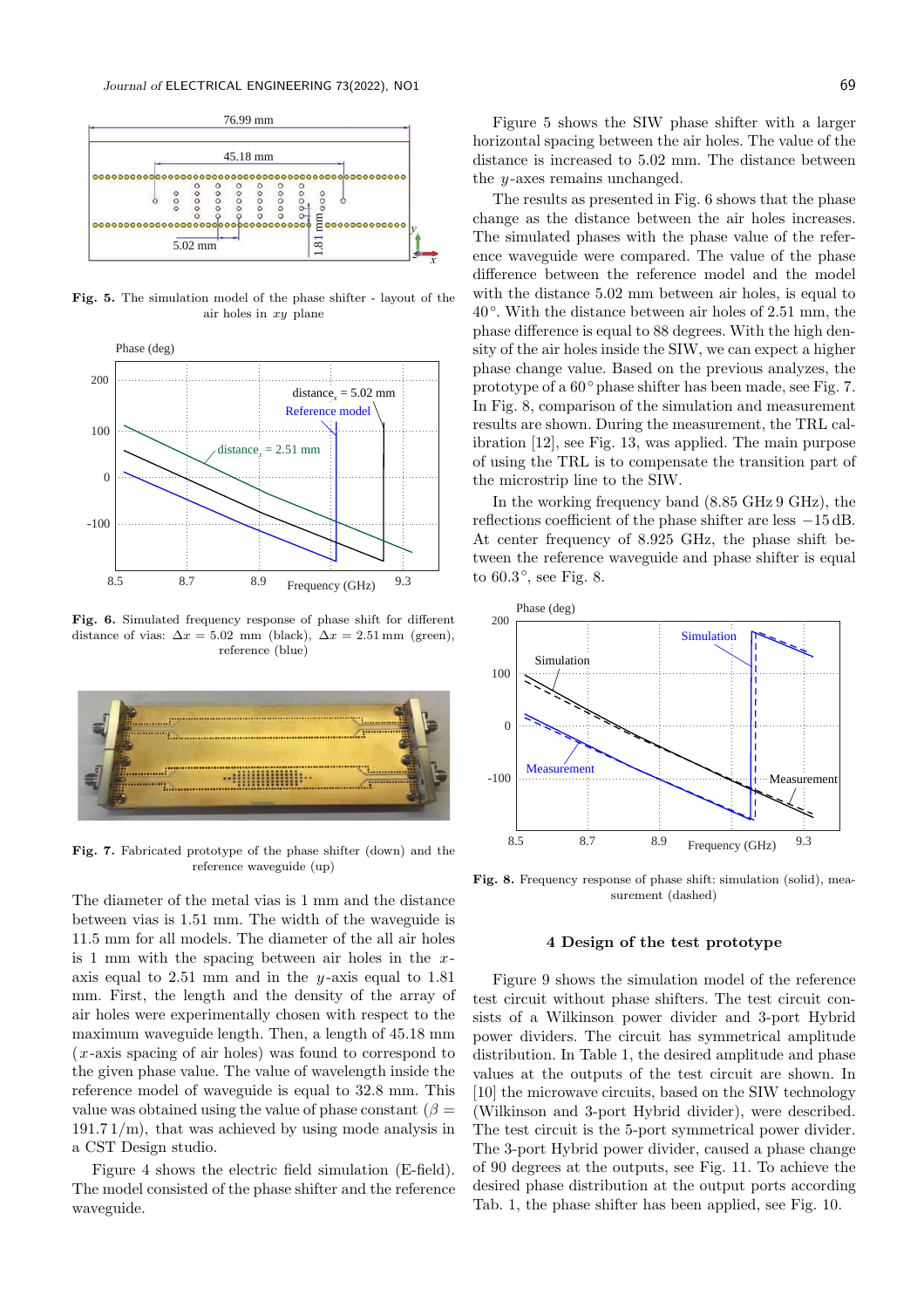70 *T. Hnilicka, T. Oyedokun, T. Zalabsky, H. Suhartanto:* PHASE SHIFTER BASED ON THE SUBSTRATE INTEGRATED WAVE . . .



Fig. 9. The simulation model of the reference test circuit



Fig. 11. Simulated phases of the reference test circuit (a) – without phase shifter, and (b) – the test circuit with the phase shifters



Fig. 12. Fabricated prototype of the test circuit

Table 1. Amplitudes and phases of the test circuit

| Number of ports      |       | з        |          | 5.  |
|----------------------|-------|----------|----------|-----|
| Amplitudes (dB)      | $-13$ | $\Omega$ | $^{(1)}$ | -13 |
| Phases (degrees) -30 |       | $\Omega$ | $^{(1)}$ | -30 |

Figure 10 shows the simulation model of the test circuit with the phase shifters implemented. To achieve the desired phase value at the outputs of the test circuit, the air hole density, and distance between air holes in x-axes and y-axes were set. In Figure 11, the simulation results of the proposal reference circuit and test circuit are shown.



Fig. 10. The simulation model of the test circuit

At center frequency of 8.925 GHz, the phase difference between port 2 and port 3 is equal to  $25^{\circ}$ , see Fig.11.

#### 5 Measurement of the prototype

The fabricated test circuit prototype is shown in Fig. 12. A thru-line-reflect (TRL) calibration (Fig. 13) was designed and use to de-embedded the effects of the transition.



Fig. 13. TRL calibration set

In Figure 14, the measurement results of the test circuit are shown. At center frequency of 8.925 GHz, the value of the phase shift between port 2 and port 3 is equal to 32<sup>°</sup>. In working frequency band (8.85 GHz − 9 GHz), the phase balance is less than 10 the reflection coefficients, Fig. 15, are less than −10 dB and −15 dB at center frequency 8.925 GHz (for all ports).

#### 6 Conclusion

The aim of this work was to analyze, and design a phase shifter based on the SIW technology. The proposed phase shifter was implemented in the test circuit. The parameters comparison of several circuits is show in Table 2. The proposed circuits were fabricated and measured.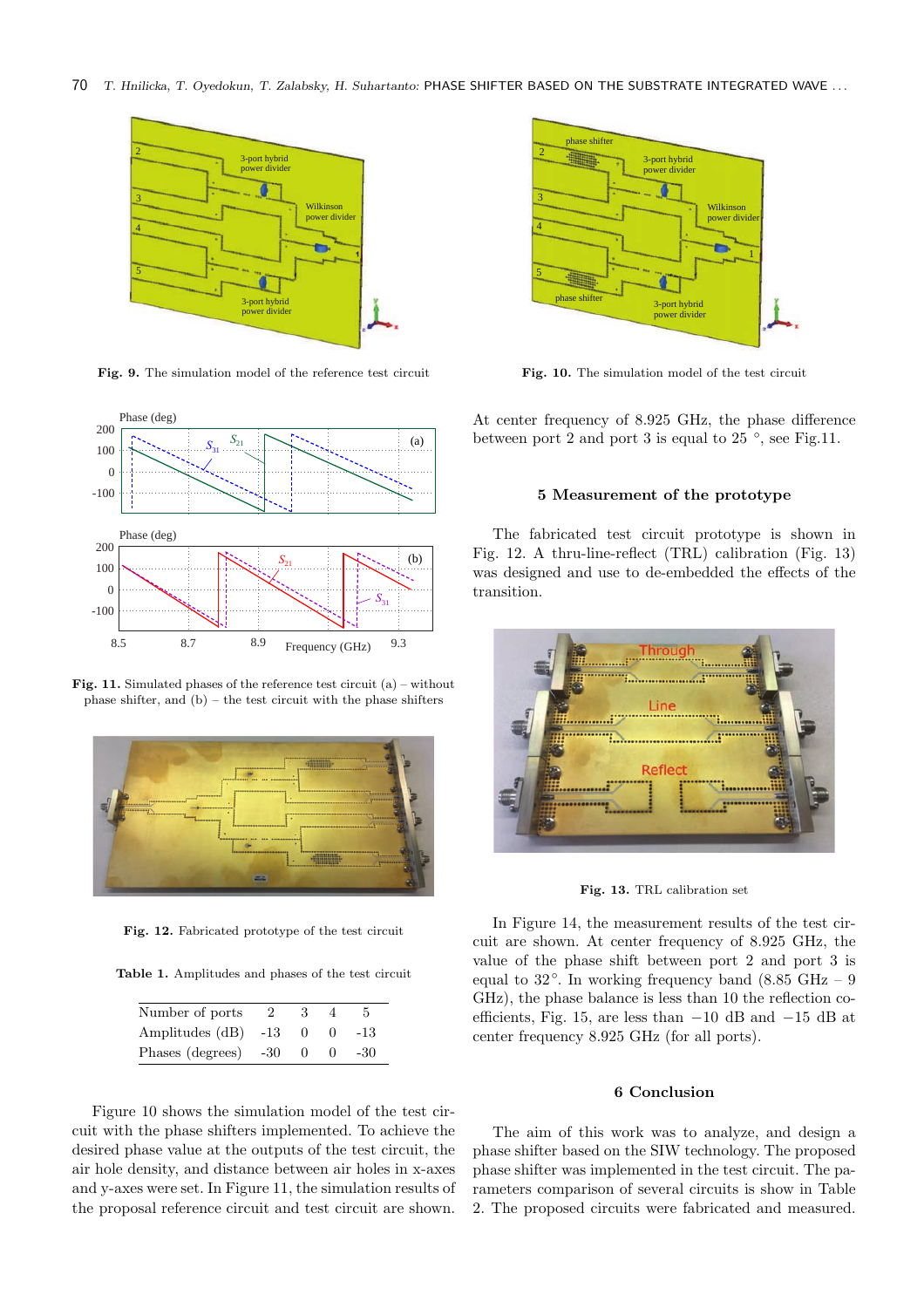

Fig. 14. Frequency response of the test circuits: top – simulated and measured coefficients of the transmission, bottom – measured phase



Fig. 15. Measured reflection coefficients: (top) – reference waveguide and phase shifter, (bottom)- -test circuits

Table 2. Comparison of phase shifters parameters;  $\phi$  - phase shift,  $\Delta \phi$  - phase shift range

| Ref               | Freq           | Φ              | $\Delta\phi$   | RL    | No of  |
|-------------------|----------------|----------------|----------------|-------|--------|
|                   | (GHz)          | $(\text{deg})$ | $(\text{deg})$ | (dB)  | Layers |
| $\lceil 2 \rceil$ | 4.48 8.35      | 45             | $\pm 2.5$      | $-15$ | 3      |
| $\lceil 7 \rceil$ | 10             | 11             | $\pm 1.5$      | $-14$ | 1      |
| $\lceil 3 \rceil$ | 13.1           | 83.2           |                |       | 10     |
| $\lceil 9 \rceil$ | $10.2 - 18.85$ | 45             | $\pm 2.5$      | $-15$ |        |
| This work         | $8.85 - 9$     | 30             | $+5$           | $-15$ |        |

During the measurements, a TRL and standard calibration techniques have been applied. Based on the measurement results of the test circuit, the phase balance can be less than 10. The phase shifter can be used for phase antenna design at the cost of achieving larger sizes than microstrip structures. A major advantage of this structure is very easy construction.

#### Acknowledgements

The work was supported from ERDF/ESF "Cooperation in Applied Research between the University of Pardubice and companies, in the Field of Positioning, Detection and Simulation Technology for Transport Systems(PosiTrans)",(No.CZ.02.1.01/0.0/0.0/17<sub>0</sub>49/0008394).

#### **REFERENCES**

- [1] T. Yang, E. Ettorre and R. Sauleau, "Novel phase shifter design based on substrate-integrated-waveguide technology", *IEEE Microwave and Wireless Components Letters*, vol. 22, pp. 518-520, doi: 10.1109/LMWC..2217122, 2012.
- [2] M. Ebrahimpouri, S. Nikmehr, and A. Pourziad, "Broadband compact SIW phase shifter using omega particles", *IEEE Microw. Wireless Compon. Lett*, Nov., pp. 748-750, doi: 10.1109/ LMWC..2350692, 2014.
- [3] F. A. Ghaffar and A. Shamim, "A Partially Magnetized Ferrite LTCC-Based SIW Phase Shifter for Phased Array Applications", *IEEE Transactions on Magnetics*, vol. 51, no. 6, pp. 1-8, (Art 4003108) doi: 10.1109/TMAG..2404303, 2015.
- [4] T. Hnilicka and T. Zalabsky, "Analysis and Design of an Antenna Array with a Cosecant Radiation Pattern Based on the SIW Structure", *International Symposium ELMAR*, Zadar, pp. 125-128. doi: 10. 23919/ELMAR. . 8534640, 2018.
- [5] Z. R. Omam et al, "Ka-Band Passive Phased-Array Antenna With Substrate Integrated Waveguide Tunable Phase Shifter", *IEEE Transactions on Antennas and Propagation*, no. 8, pp. 6039 –6048, doi: 10.1109/TAP..2983838, 2020.
- [6] K. Sellal, T. Denidni, and J. Lebel, "A New Substrate Integrated Waveguide Phase Shifter", *European Microwave Conference*, pp. 72-75, doi: 10.1109/EUMC..281184, 2006.
- [7] Y. J. Cheng, K. Wu, and W. Hong, "Substrate integrated waveguide (SIW) broadband compensating phase shifter", *IEEE MTT-S International Microwave Symposium Digest*, pp. 845-848, doi: 10.1109/MWSYM..5165829, 2009.
- [8] K. Sellal, K. Talbi, T. A. Denidni, and J. Lebel, "Design and implementation of a substrate integrated waveguide phase shifter", *IET Microwaves, Antennas & Propagation*, pp. 194-199, doi: 10.1049/iet-map:20070135, 2008.
- [9] Y. J. Cheng, W. Hong, and K. Wu, "Broadband Self-Compensating Phase Shifter Combining Delay Line and Equal-Length Unequal-Width Phaser", *IEEE Transactions on Microwave Theory and Techniques*, pp. 203-210, doi: 10.1109/TMTT.2009.2035942, 2010.
- [10] H. Peng, X. Xia, S. O. Tatu, and T. Yang, "An Improved Broadband SIW Phase Shifter with Embedded Air Strips", *Progress In Electromagnetics Research C*, pp. 185-192, doi: 10.2528/PIERC16080904, 2016.
- [11] I. Boudreau, K. Wu, and D. Deslandes, "Broadband phase shifter using air holes in Substrate Integrated Waveguide", *IEEE MTT-S International Microwave Symposium*, 1-4, doi:10.1109 /MWSYM.2011.5972871 , 2011.
- [12] H. Chen, W. Che, Ychao, W. Feng, and K. Wu, "Revisiting and improvement of thru-rect-line calibration for accurate measurement of substrate integrated waveguide components", *IET Microwaves, Antennas Propagation*, doi: 10.1049/iet-map..0150, 2016.

#### Received 18 November 2021

Tomas Hnilicka was born in Pardubice (Czech Republic) in 1991. He received his MSc from University of Pardubice, Faculty of Electrical Engineering and Informatics in 2016. His